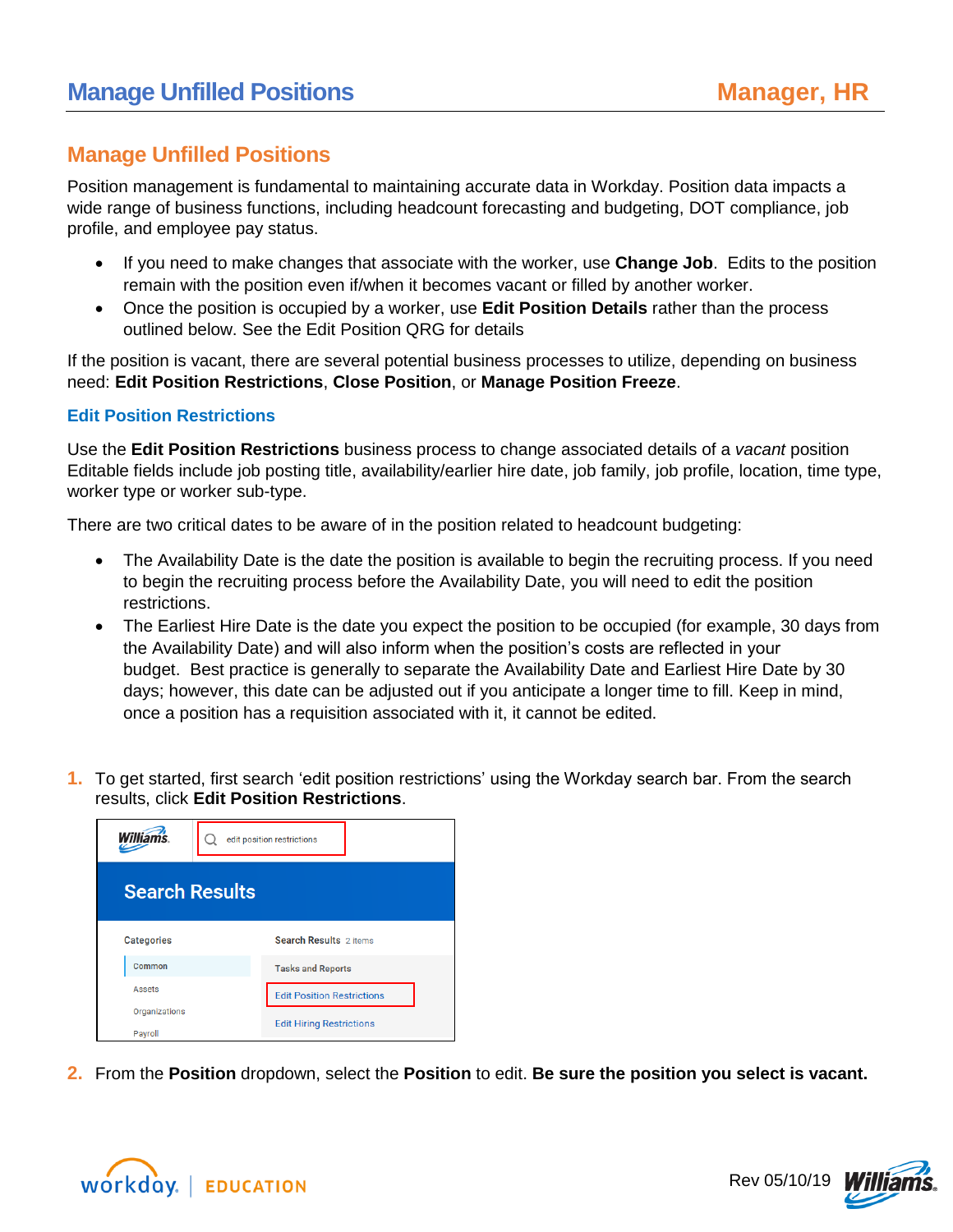| <b>Edit Position Restrictions</b> |                                |  |
|-----------------------------------|--------------------------------|--|
| Position $\star$                  | search<br>$\times$ Coordinator |  |
|                                   | Maintenance<br>(Unfilled)      |  |

**3.** Under **Position Change Reason**, select **Edit Position**, then **Change Position Details**. Note: If you would like to process a **DOA Override** for a filled position, you should use the Edit Position process.



**4.** Under **Position Details**, you can make changes to the Job Posting Title by typing directly in the field.

| <b>Position Details</b>   |                                             |  |
|---------------------------|---------------------------------------------|--|
| <b>Last Updated</b>       | 08/21/2018                                  |  |
|                           | Job Posting Title * Coordinator Maintenance |  |
| <b>Available For Hire</b> |                                             |  |
| <b>Hiring Freeze</b>      |                                             |  |

- **5.** You *cannot* make changes to **Available for Hire** or **Hiring Freeze** here.
- **6.** Under **Hiring Restrictions**, you can make changes to:
	- **Availability Date** (please not that once the position is created this field cannot be changed if the current availability date is in the past; if this is the case consider freezing or closing the position and creating a new one at the appropriate time)
	- **Earliest Hire Date**
	- **Job Family**
	- **Job Profile**
	- **Location** (all available Williams worksites)
	- **Time Type** (Full Time or Part Time)
	- **Worker Type** (Employee or Contingent Worker)
	- **Worker Sub-Type** (Intern, Project, Employee, Regular)



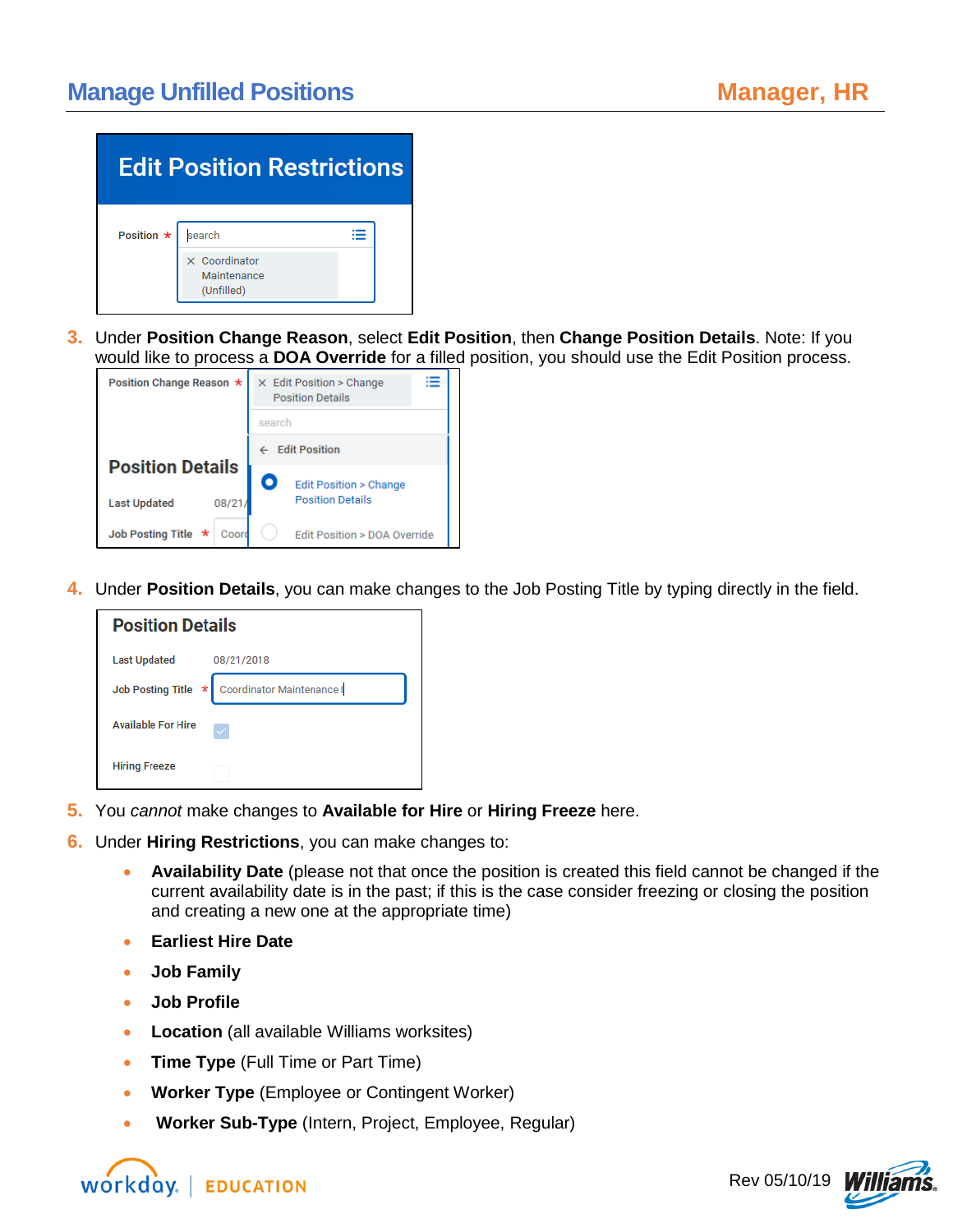## **Manage Unfilled Positions**

| <b>Hiring Restrictions</b>  | Qualifications<br><b>History</b>      |                                                                |
|-----------------------------|---------------------------------------|----------------------------------------------------------------|
| <b>Availability Date</b>    | 08/21/2018<br>$\star$                 |                                                                |
| <b>Farliest Hire Date</b>   | 09/18/2018 同<br>$\star$               |                                                                |
| <b>Job Family</b>           |                                       | $\overline{\phantom{a}}$<br>$-$                                |
| Job Profiles for Job Family | (empty)                               |                                                                |
| <b>Job Profile</b>          | $\times$ 08040 - Coord<br>Maintenance | $\overline{\phantom{0}}$<br>≔                                  |
| Location                    |                                       | $\cdots$<br>$\cdots$<br>$\overline{\phantom{a}}$               |
| <b>Time Type</b>            |                                       | $\cdots$<br>$\overline{\phantom{a}}$                           |
| <b>Worker Type</b>          | $\times$ Employee                     | $\sim$<br>$\overline{\phantom{a}}$<br>$\overline{\phantom{a}}$ |
| <b>Worker Sub-Type</b>      | $\times$ Regular                      | $\overline{\phantom{a}}$                                       |

**7.** Make the desired changes, then click **Submit** to complete your request. No additional approvals are required.

#### **Close Position**

Use the **Close Position** business process to functionally delete a position. Though records of the position will remain, **once closed the position cannot be reopened**.

If the position has a requisition associated with it, the requisition must be closed first and the position can be closed at the same time. Work with your HRBP in this case.

- **1.** To get started, first search 'close position' using the Workday search bar. From the search results, click **Close Position**.
- **2.** From the **Position** dropdown, select the **Position** to edit. **Be sure the position you select is vacant.**



- **3.** Click **OK**.
- **4.** Enter a **Close Reason** and a **Close Date.**



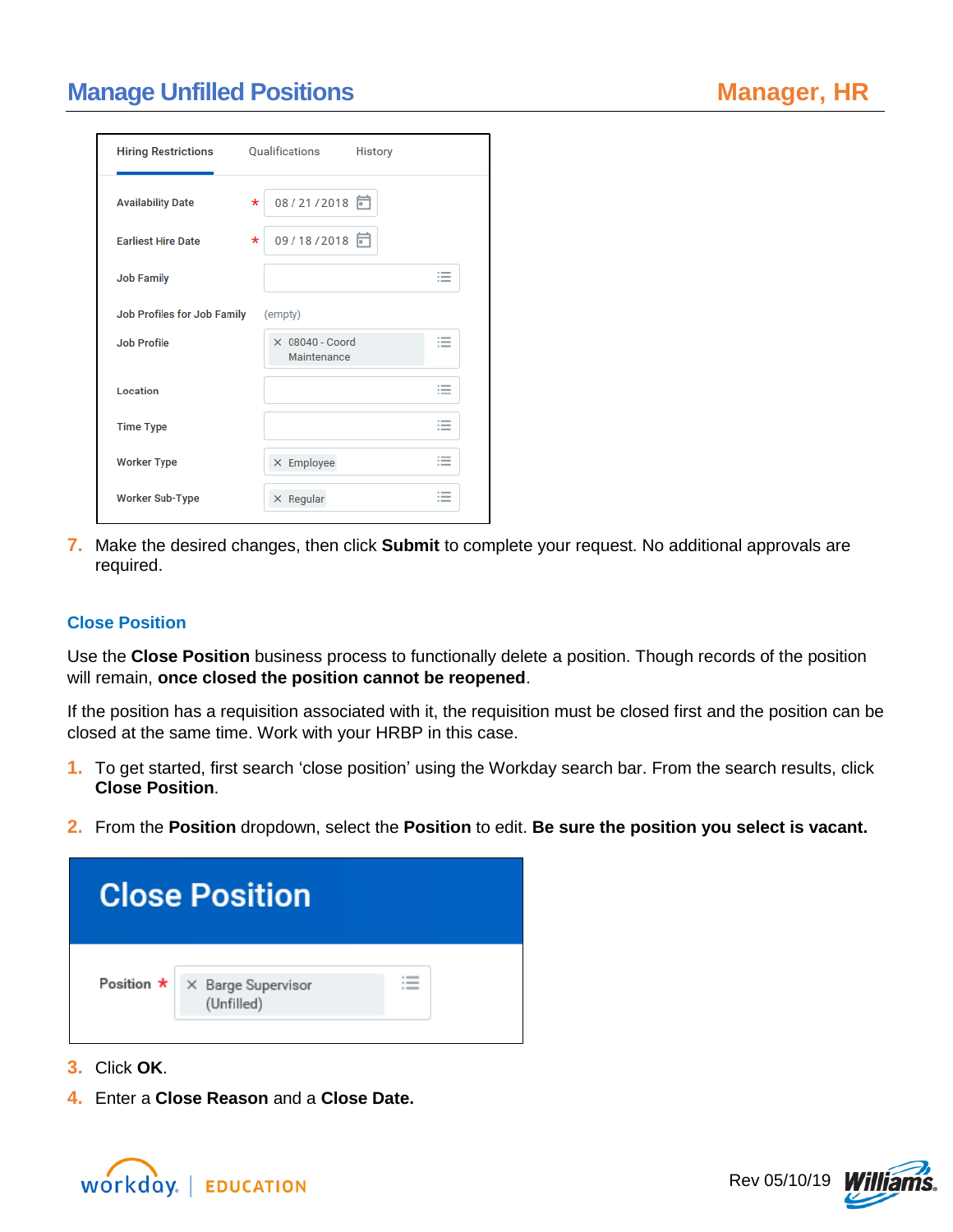# **Manage Unfilled Positions**

| Close Reason | X Close Position or<br>Headcount > Close Position<br>> No Longer Needed |  |
|--------------|-------------------------------------------------------------------------|--|
| Close Date   | 05/10/2019 〒                                                            |  |

- **5.** It is recommended that you enter comments in the comment field on the reason for the cold.
- **6.** Click **Submit** to complete your request. No additional approvals are required.

#### **Freeze/Unfreeze a Position**

Use the **Manage Position Freeze** business process when a position is on hold; for example, when the need for the position is being evaluated for a number of months. When the position is frozen, recruiting activity cannot be initiated on the position. However, the position is still counted and budgeted.

- **1.** To get started, first search 'position freeze' using the Workday search bar. From the search results, click **Manage Position Freeze**.
- **2.** From the **Position** dropdown, select the **Position** to edit. **Be sure the position you select is vacant.**



- **3.** Click **OK**.
- **4.** Enter a **Freeze/Unfreeze Reason** and a **Freeze/Unfreeze Date...**

| $\leftarrow$ Manage Position Freeze |                                                                      |  |
|-------------------------------------|----------------------------------------------------------------------|--|
| <b>Position Group</b>               | Operations Technician III - Ben Johnson (Position Vacate:05/11/2019) |  |
| Organization                        | Atlanta - Transco Station 120 (Eddie Gibson)                         |  |
| Freeze/Unfreeze Reason              | $\cdots$<br>$\overline{\phantom{a}}$<br>$\cdots$                     |  |
| Freeze/Unfreeze Date<br>$\star$     | MM/DD/YYYY 同                                                         |  |
| Last Updated                        | 04/05/2019                                                           |  |
| Frozen                              |                                                                      |  |